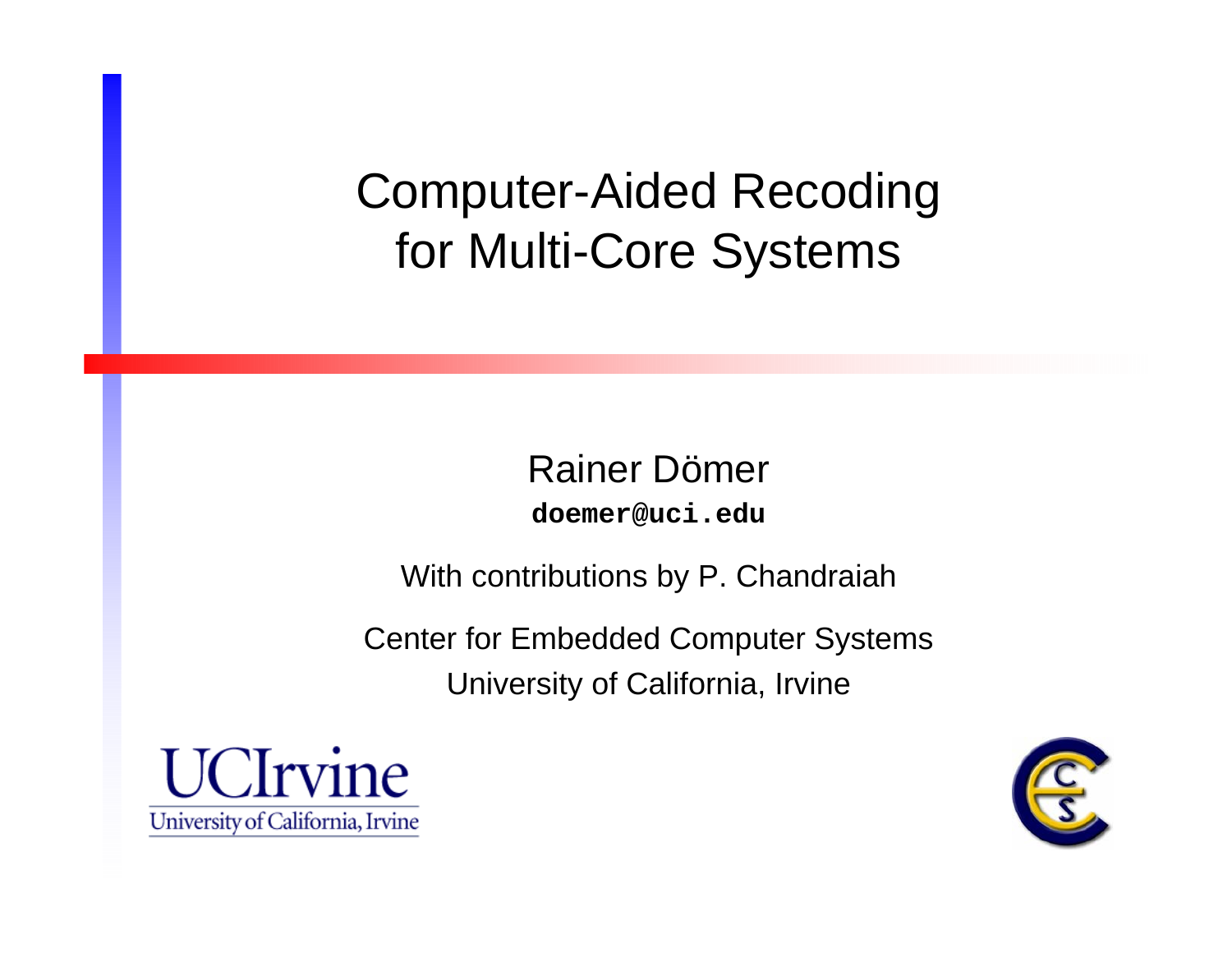# **Outline**

- Embedded System Design
- •Computer-Aided Recoding
- Recoding Transformations
	- Creating structural hierarchy
	- Exposing potential parallelism
	- Creating explicit communication
- Interactive Source Recoder
- •Experiments and Results
- Conclusions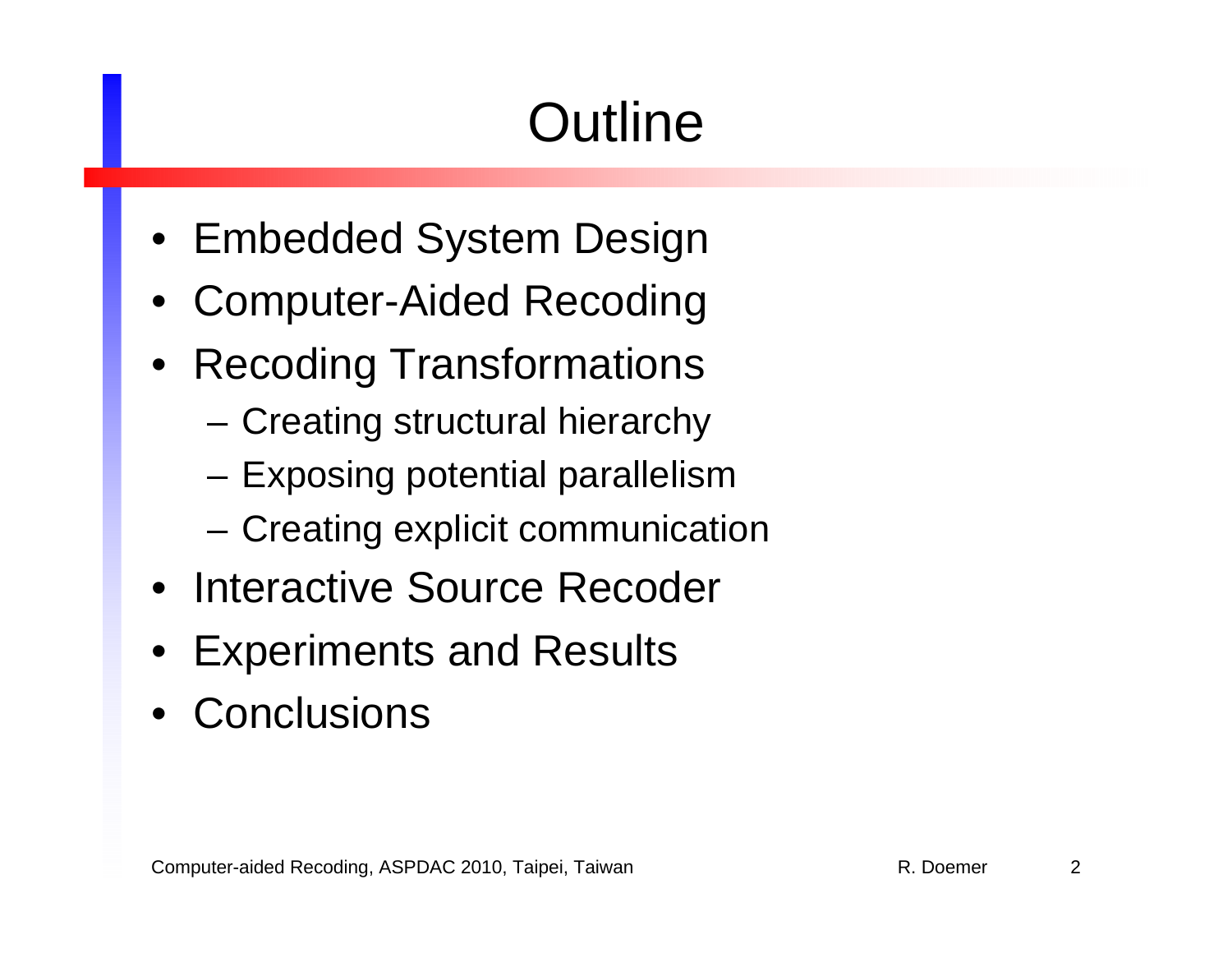# Embedded System Design

• How can we overcome the productivity gap?

International Technology Roadmap for Semiconductors (ITRS) 2004: *higher-level abstraction and specification* is the first promising solution

- System Level Design
	- Unified HW and SW design
	- Higher level of abstraction
		- Fewer, more complex components
		- Maintain system overview
			- Without overwhelming details
		- Compose a system of algorithms
	- System Level Design Languages
		- SpecC [Gajski et. al, 2000]
		- SystemC [Groetker et. al, 2002]



**Source: "System Design: A Practical Guide with SpecC", 2001**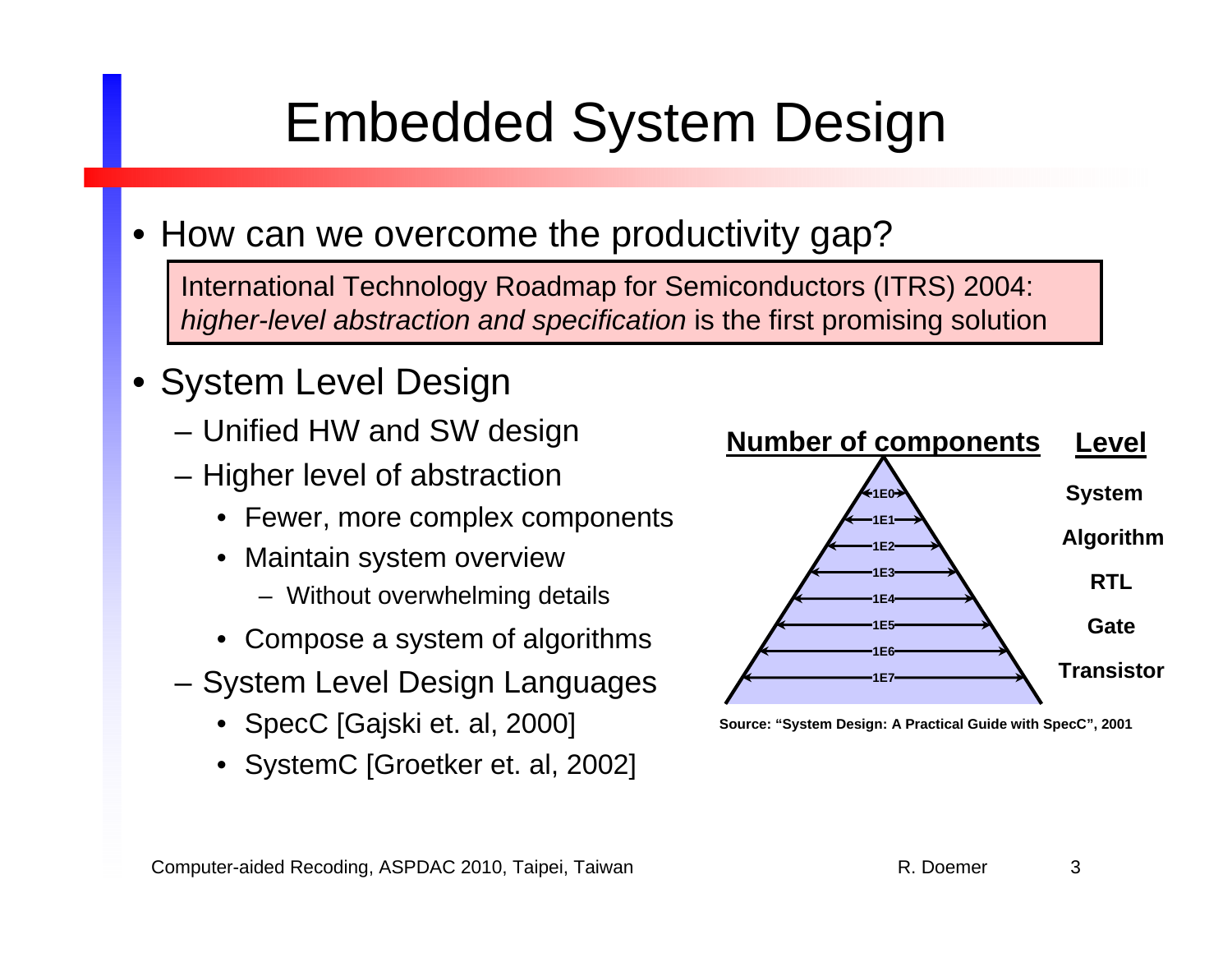# Embedded System Design

- System Level Modeling
	- Abstract description of a complete system
	- Hardware + Software
- Key Concepts in System Modeling
	- Explicit Structure
		- Block diagram structure
		- Connectivity through ports
	- Explicit Hierarchy
		- System composed of components
	- Explicit Concurrency
		- Potential for parallel execution
		- Potential for pipelined execution
	- Explicit Communication and Computation
		- Channels and Interfaces
		- Behaviors / Modules

Computer-aided Recoding, ASPDAC 2010, Taipei, Taiwan R. Doemer R. Doemer 4

System Model

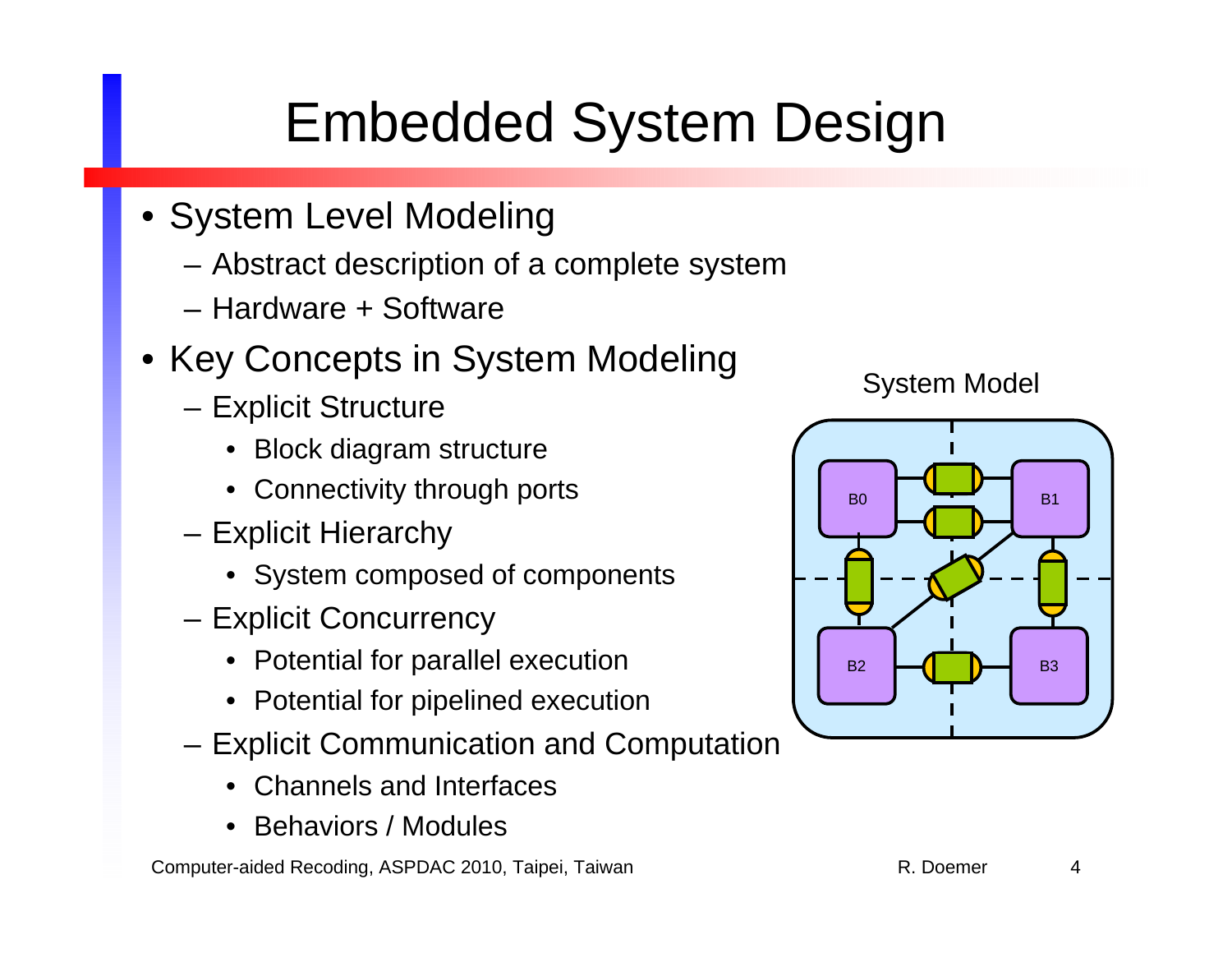### Computer-Aided Recoding

#### •Embedded System Design Flow

- –Input: System model
- –Output: MPSoC platform
- • Actual Starting Point
	- C reference code
	- –Flat, unstructured, sequential
	- –Insufficient for system exploration
- • Need: System Model
	- System-Level Description Language (SLDL)
	- – Well-structured
		- Explicit computation, explicit communication
		- Potential parallelism explicitly exposed
	- Analyzable, synthesizable, verifiable
- • Research: Automatic *Re-Coding*
	- How to get from flat and sequential C code to a flexible and parallel system model?

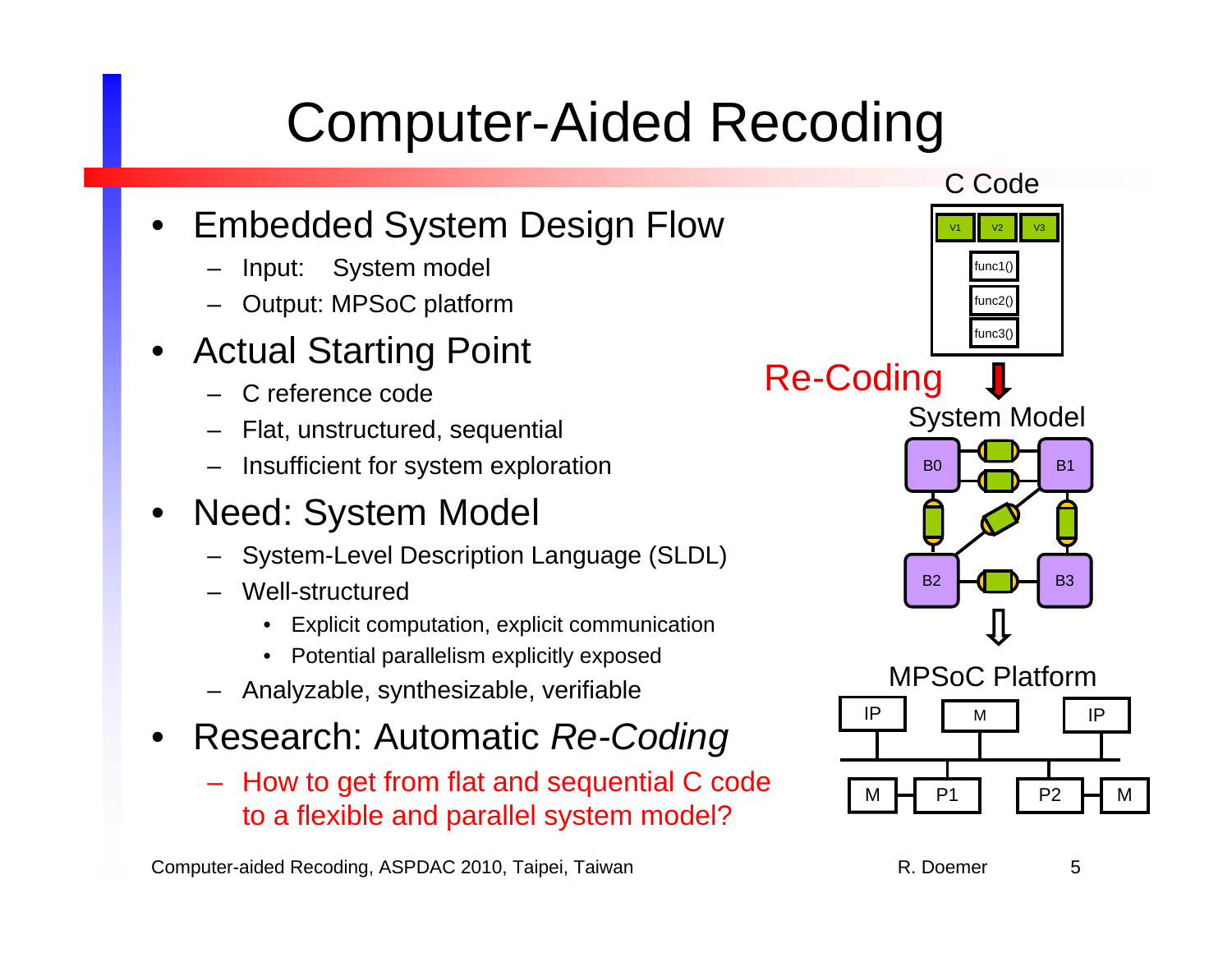# **Motivation**

- • Extend of Automation
	- Refinement-based design flow
	- • Automatic
		- • Specification model down to implementation
		- •Example: SCE (mostly automatic)
		- MP3 decoder: less than 1 week
	- • Manual
		- C reference code toSpecC specification model
		- Source code transformations
		- MP3 decoder: 12-14 weeks!
- • Automation Gap
	- 90% of overall design time is spent on re-coding!
- •Proposal: Automatic Recoding



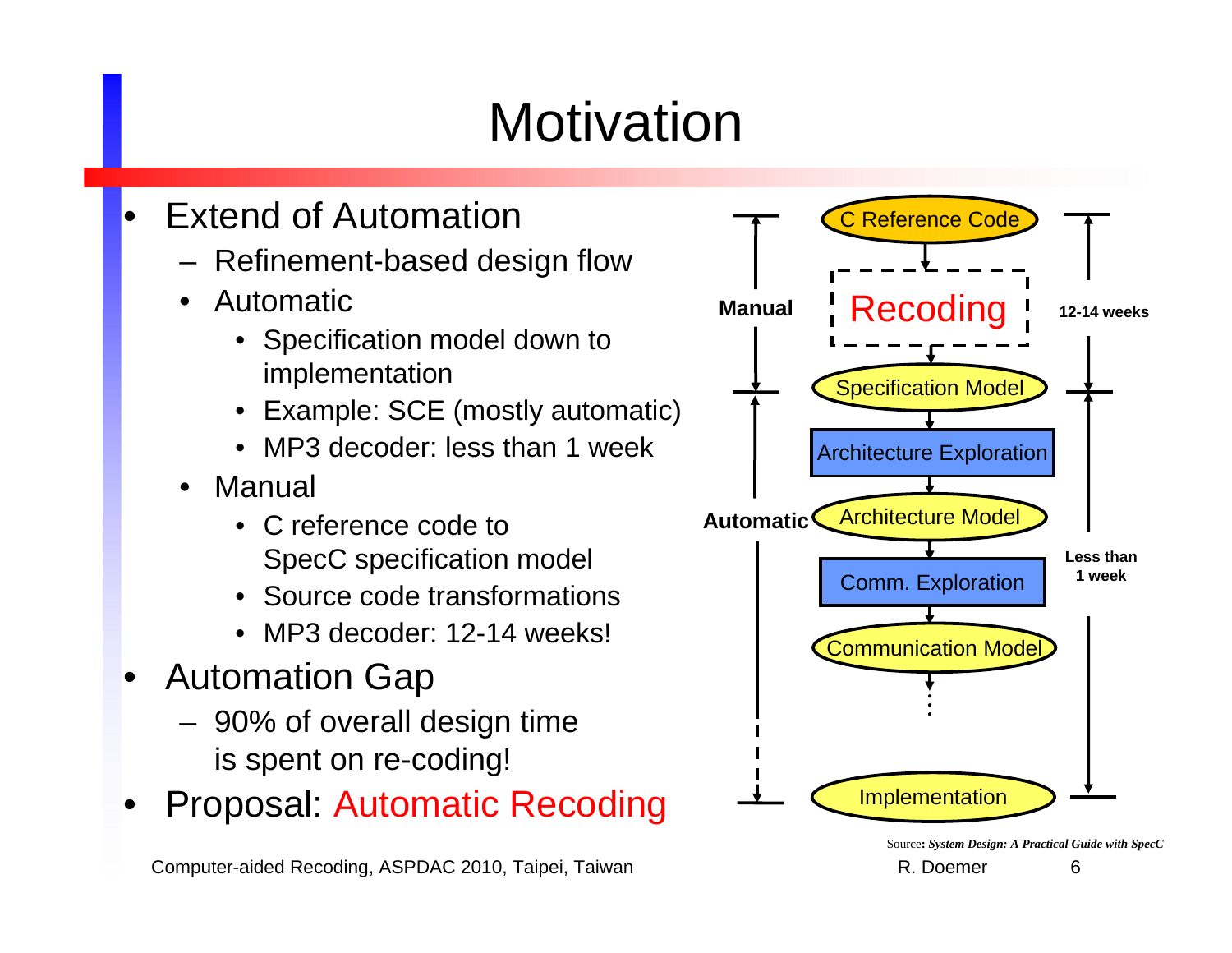# Computer-Aided Recoding

- • Complete Automation is Infeasible!
	- Today's parallelizing compilers are largely ineffective
		- Heterogeneous architectures
		- Complexity of embedded applications
		- Hard problems (eliminating pointers, exposing parallelism, etc.)
	- Modeling requires understanding of the application
	- Recoding is not a monolithic transformation
		- Multiple transformations in application-specific order
- $\triangleright$  Interactive Approach
	- "Designer-in-the-loop"
	- Designer can utilize application knowledge
- $\bullet$  *Designer-controlled* Transformations
	- Designer makes decisions
	- Tool automatically transforms the source code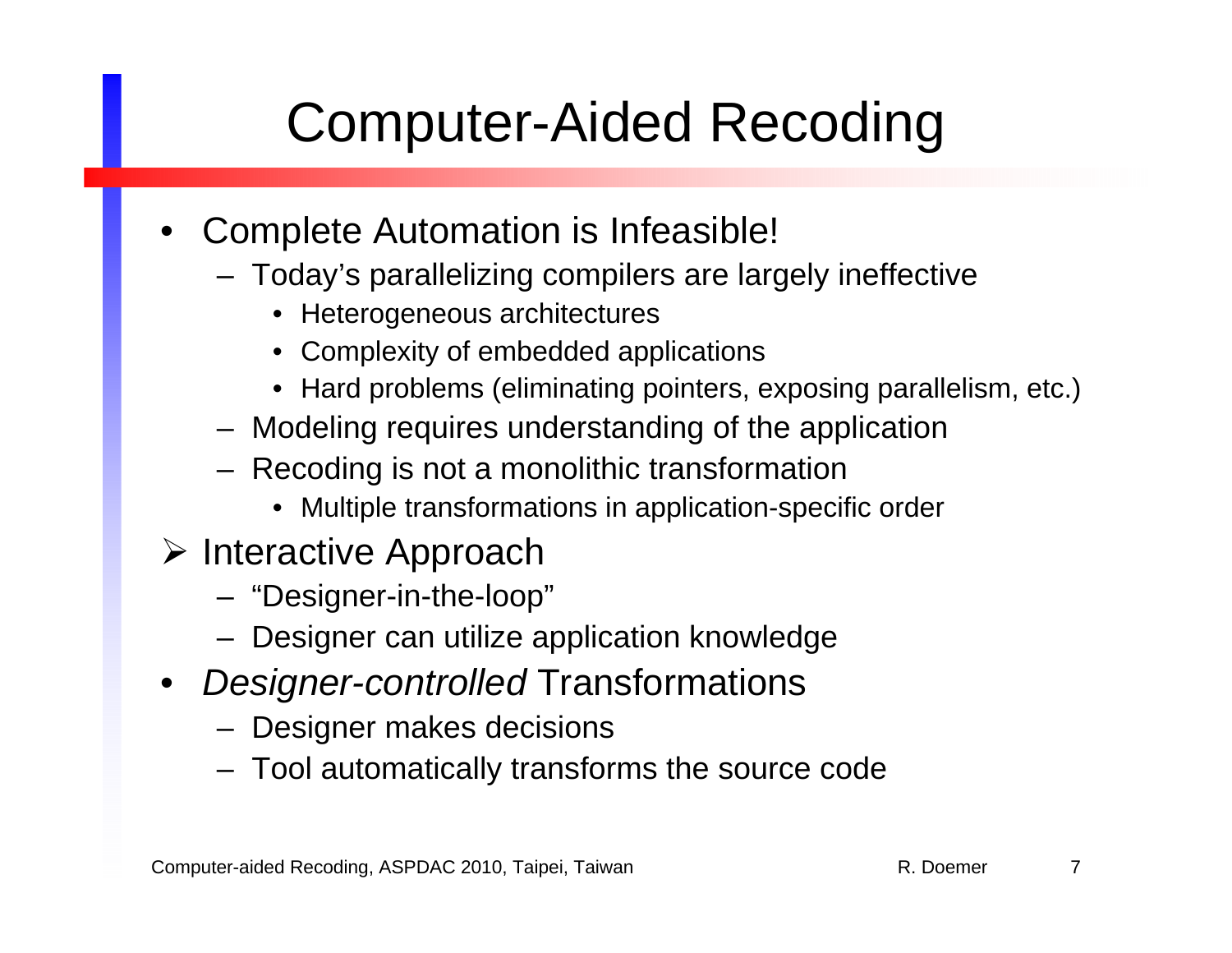#### Overcoming the Specification Gap

- • Recoding Transformations
	- Creating structural hierarchy [ASPDAC'08]
	- –Code and data partitioning [DAC'07]
	- Creating explicit communication [ASPDAC'07]
	- Recode pointers [ISSS/CODES'07]



Computer-aided Recoding, ASPDAC 2010, Taipei, Taiwan R. Doemer 8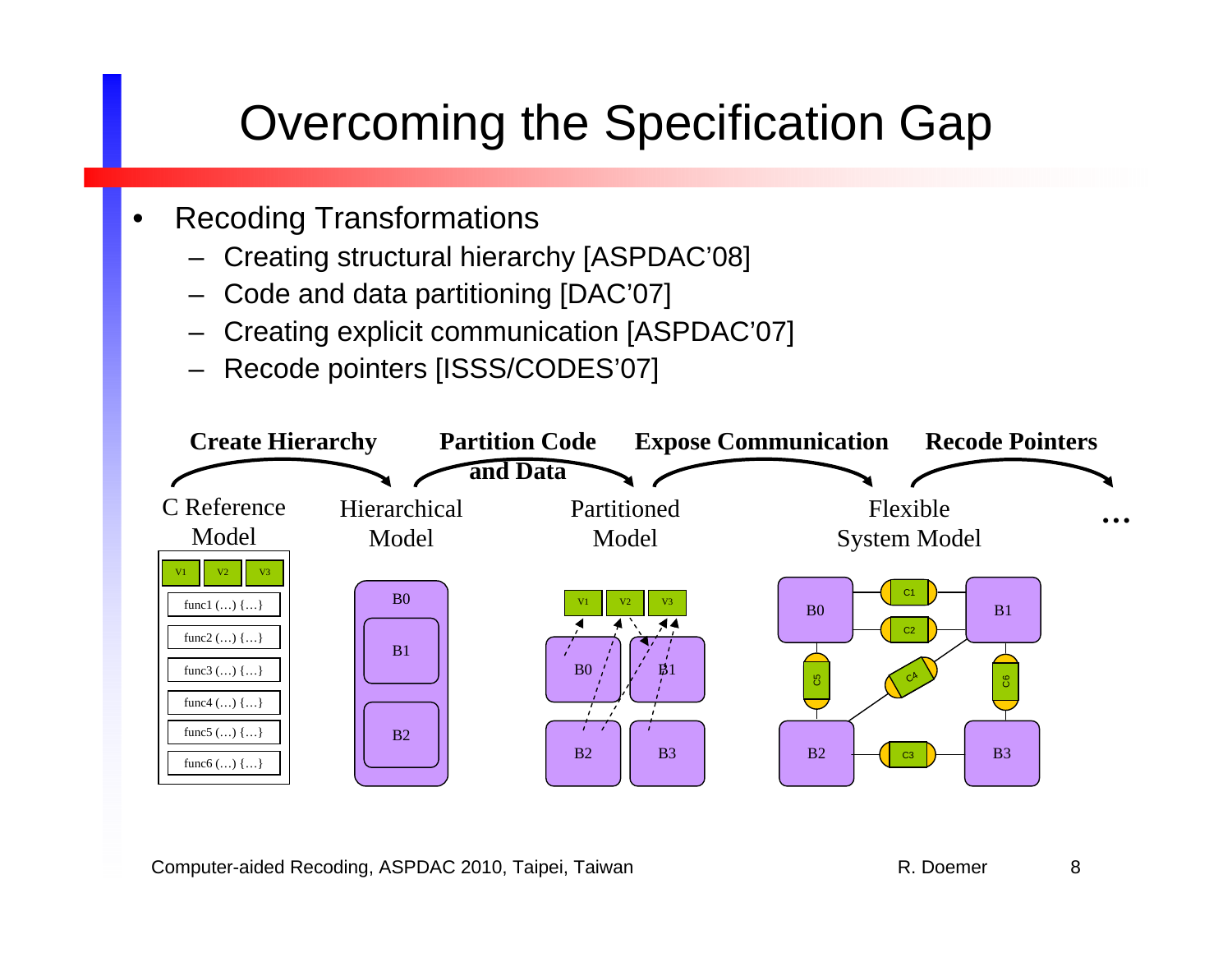# Creating Structural Hierarchy

- • Recoding
	- Convert functional hierarchy into structural hierarchy
	- Step-wise model transformation
	- Hierarchical encapsulation
		- Utilize given function call tree
		- Convert each function into a behavior
		- Start with root (i.e. **main()** function)
		- Continue step by step down to leafs



Computer-aided Recoding, ASPDAC 2010, Taipei, Taiwan R. Doemer R. Doemer 9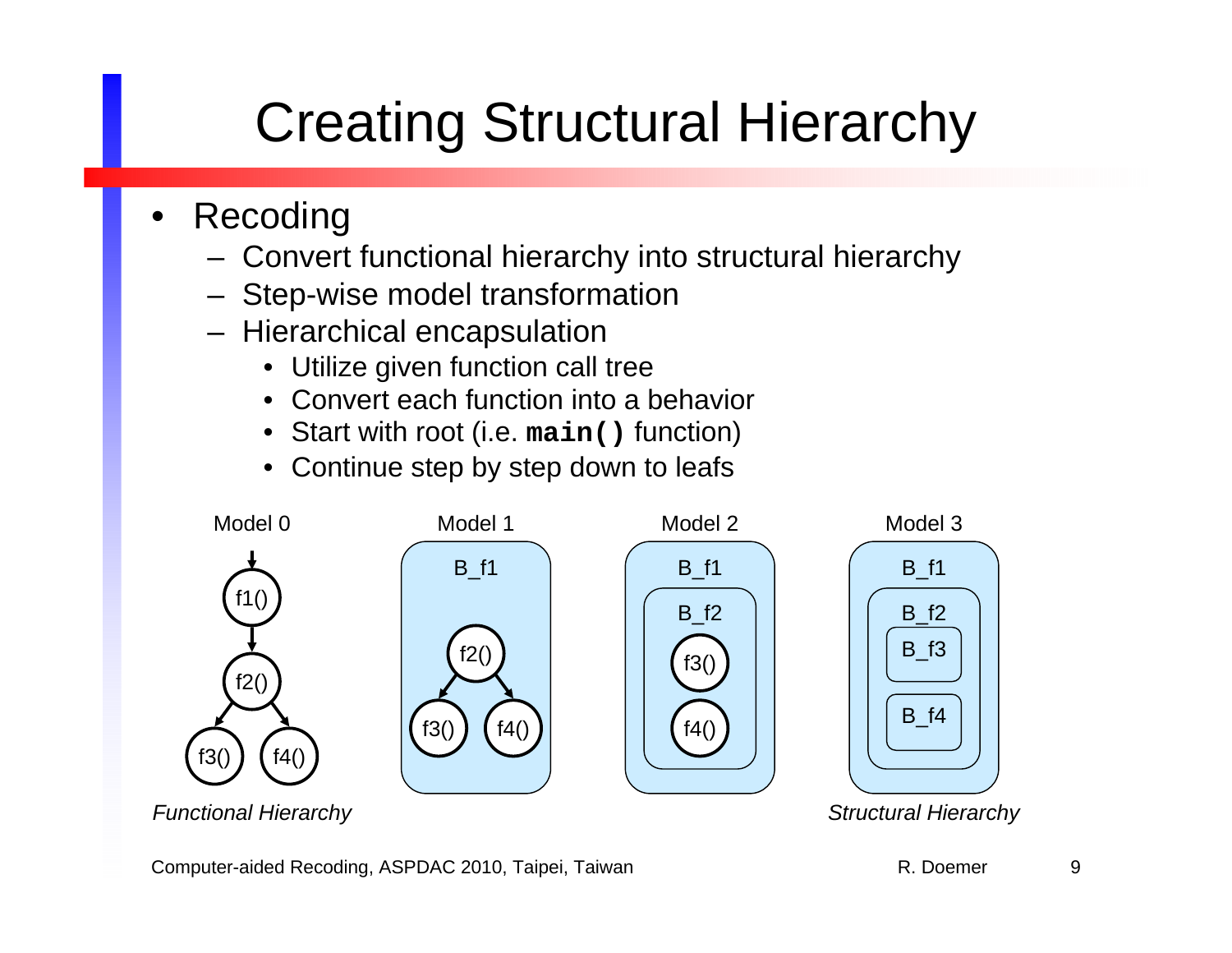# Exposing Potential Parallelism

- • Desirable model features
	- Enable parallel execution
	- Allow mapping to different PEs
- $\bullet$  Recoding tasks
	- Partition code
	- Partition data
	- Synchronize dependents

#### •Recoding transformations

- 1. Loop splitting
- 2. Cumulative Access Type analysis
- 3. Partitioning of vector dependents
- 4. Synchronizing dependent variables
- [DAC'07, TCAD'08]



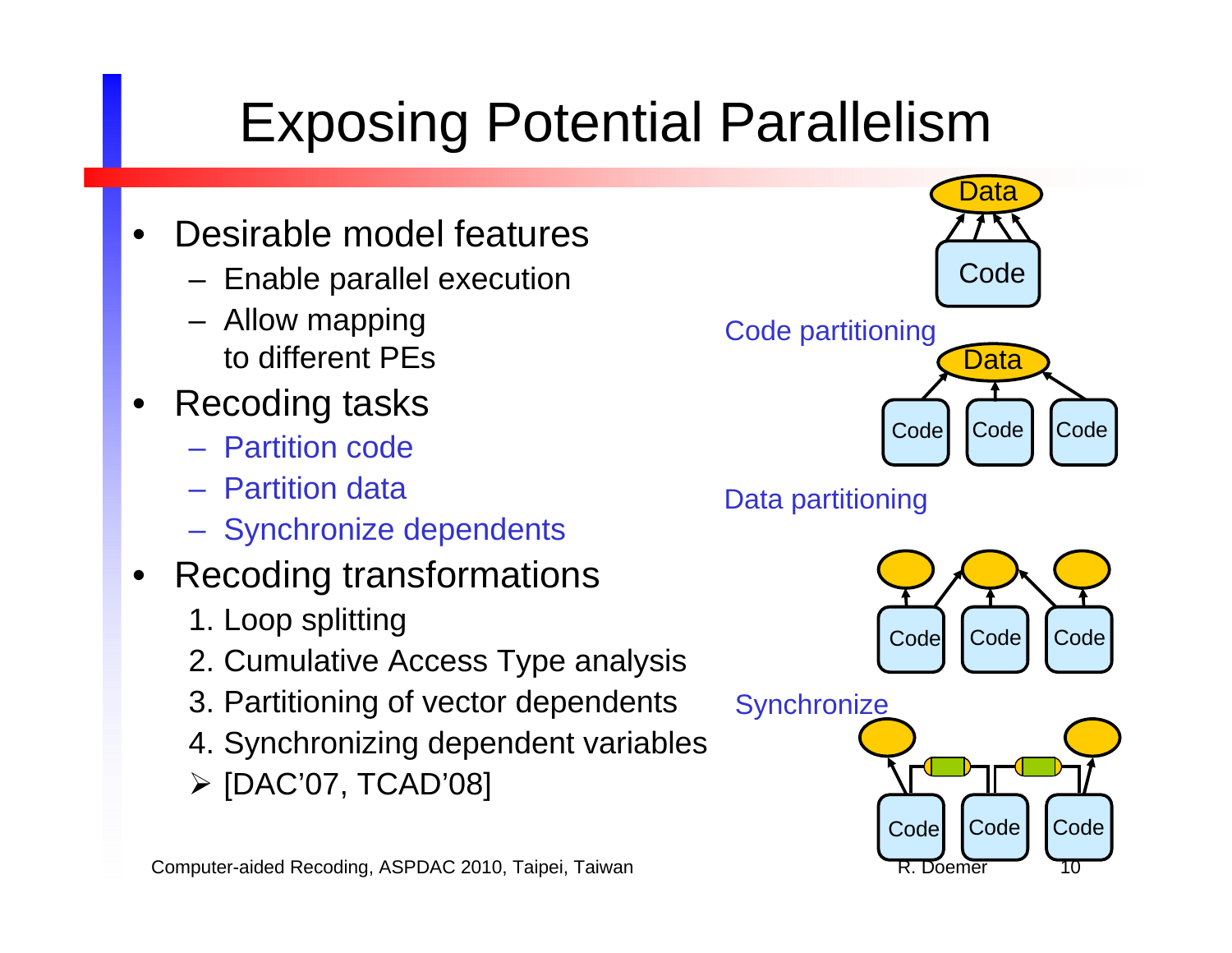# Exposing Communication

- •Why create explicit communication?
- $\bullet$  Quality of Communication Exploration
	- –Number of explorations
	- –Extent of automation
	- –Time
- $\bullet$  Shared-Memory Model
	- – Global variables limit the number of possible automatic explorations
- • Explicit Communication Model
	- – Enables automatic exploration of more design alternatives

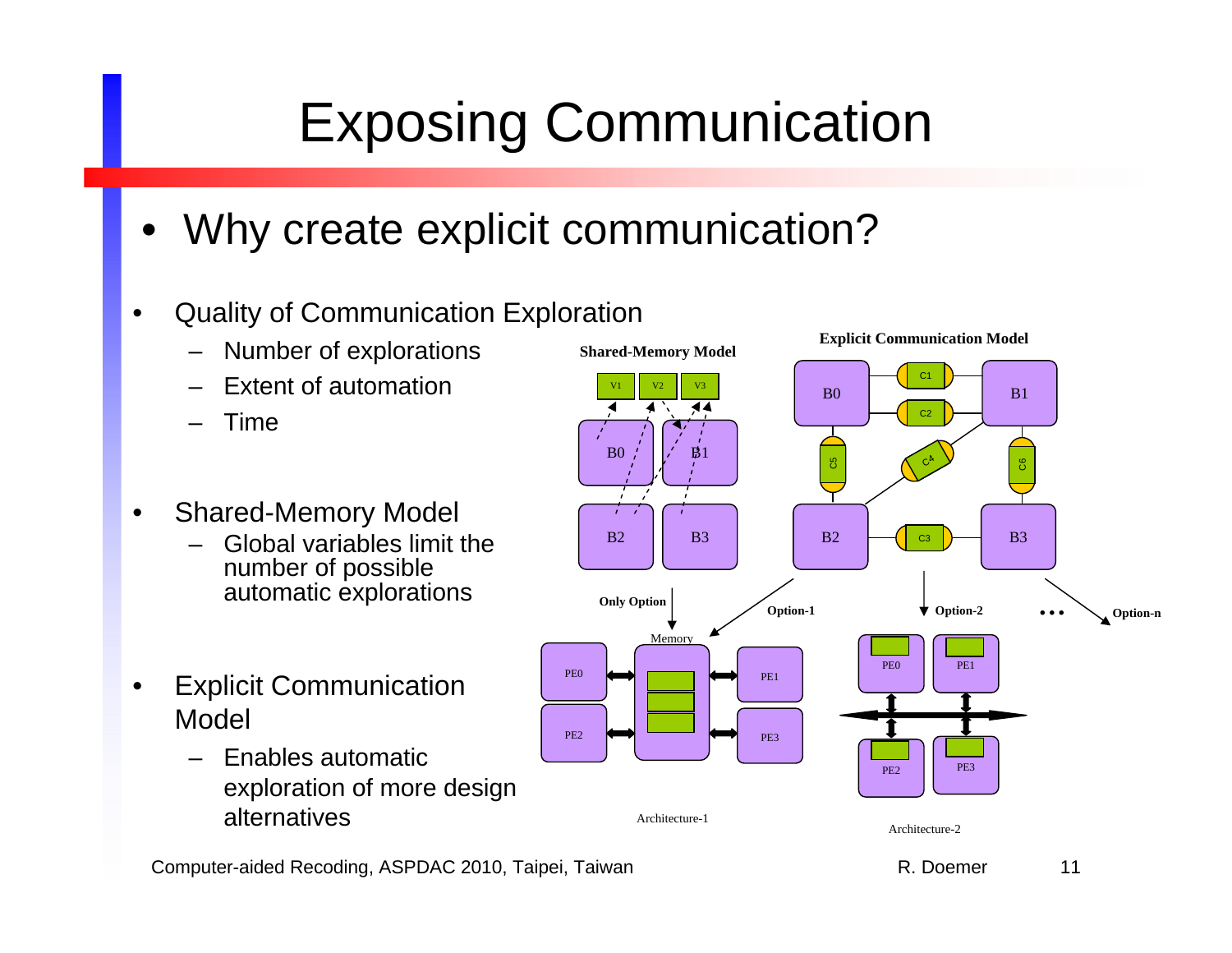#### Exposing Communication: 1. Localize

- • Localize global variables to partitions
	- To enable multiple explorations
- • Procedure
	- –Find the global variable
	- Determine the functions and behaviors accessing it
	- –If only one behavior is accessing it, migrate the variable into this behavior

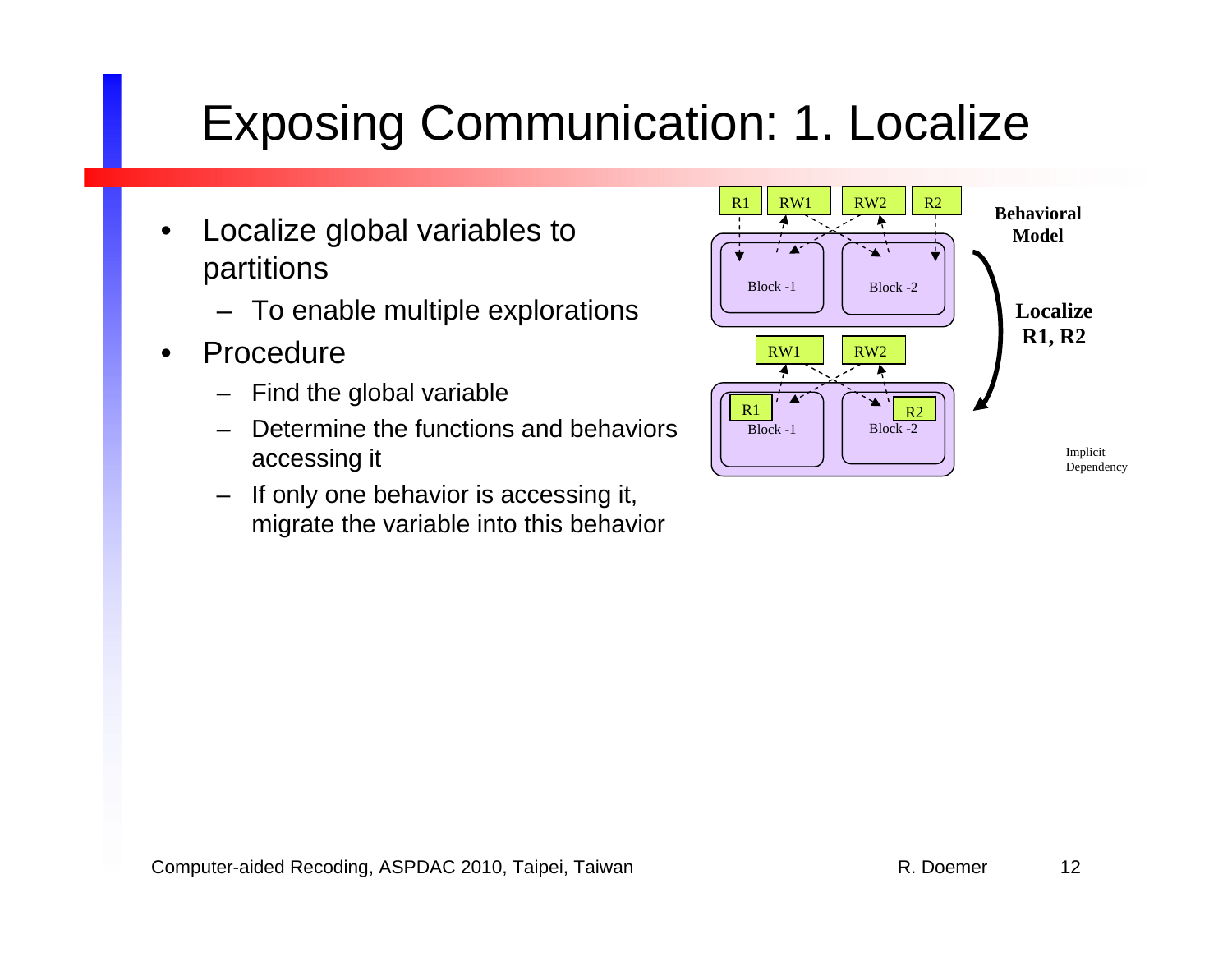#### Exposing Communication: 2. Expose

- • Localize global variables to common parent and provide explicit access
	- Simplifies subsequent analysis of models
- • Procedure
	- Find the global variable
	- Determine the functions and behaviors accessing it
	- If multiple behaviors are accessing it, find the lowest common parent
	- Migrate the variable to the parent
	- Provide access to the variable by recursively inserting ports in behaviors

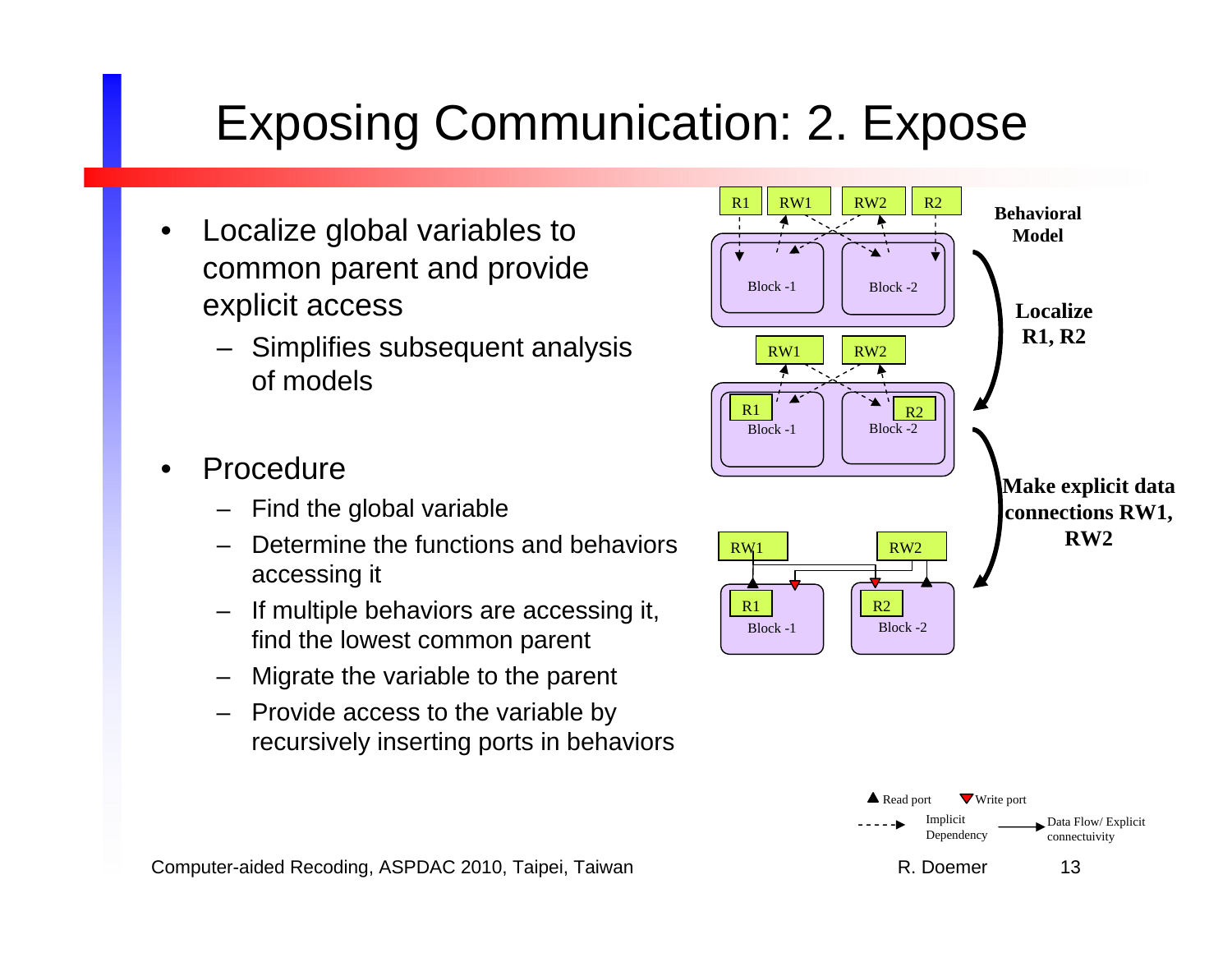#### Exposing Communication: 3. Synchronize

- • Use message passing channels instead of variables
	- Defines synchronization scheme
	- Guides exploration tools
- • Procedure
	- –Create a typed synchronization channel
	- – Replace the ports corresponding to the original variable with the channel interface type
	- – Modify each access to the variable to call the appropriate interface function of the channel
		- read() / receive()
		- write() / send()



Computer-aided Recoding, ASPDAC 2010, Taipei, Taiwan R. Doemer 14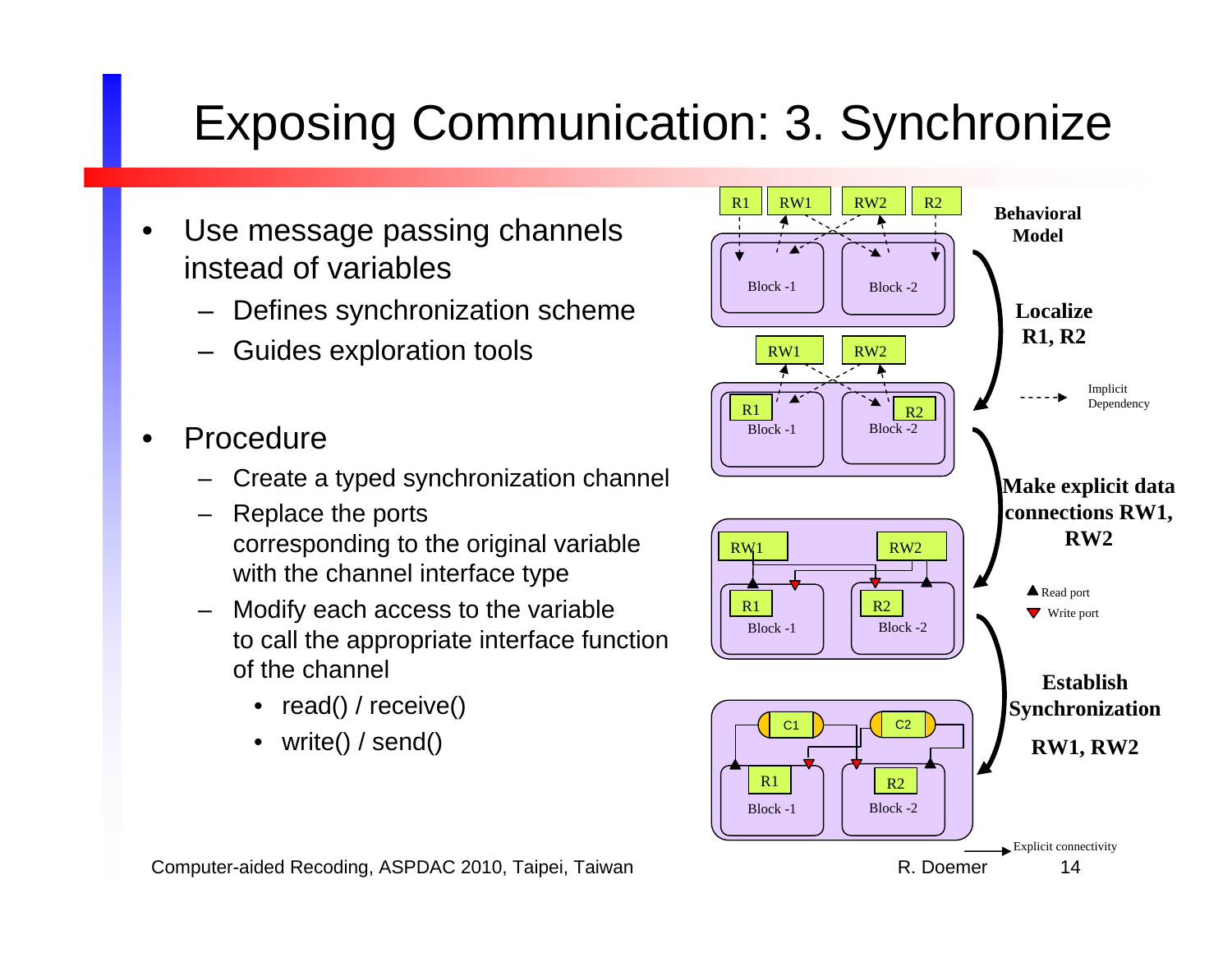- • Implementation
	- Integrated Development Environment (IDE)
- • *Cute* tool is a union of
	- Text editor
	- Abstract Syntax Tree (AST)
	- Parser
	- Transformations
	- Code generator

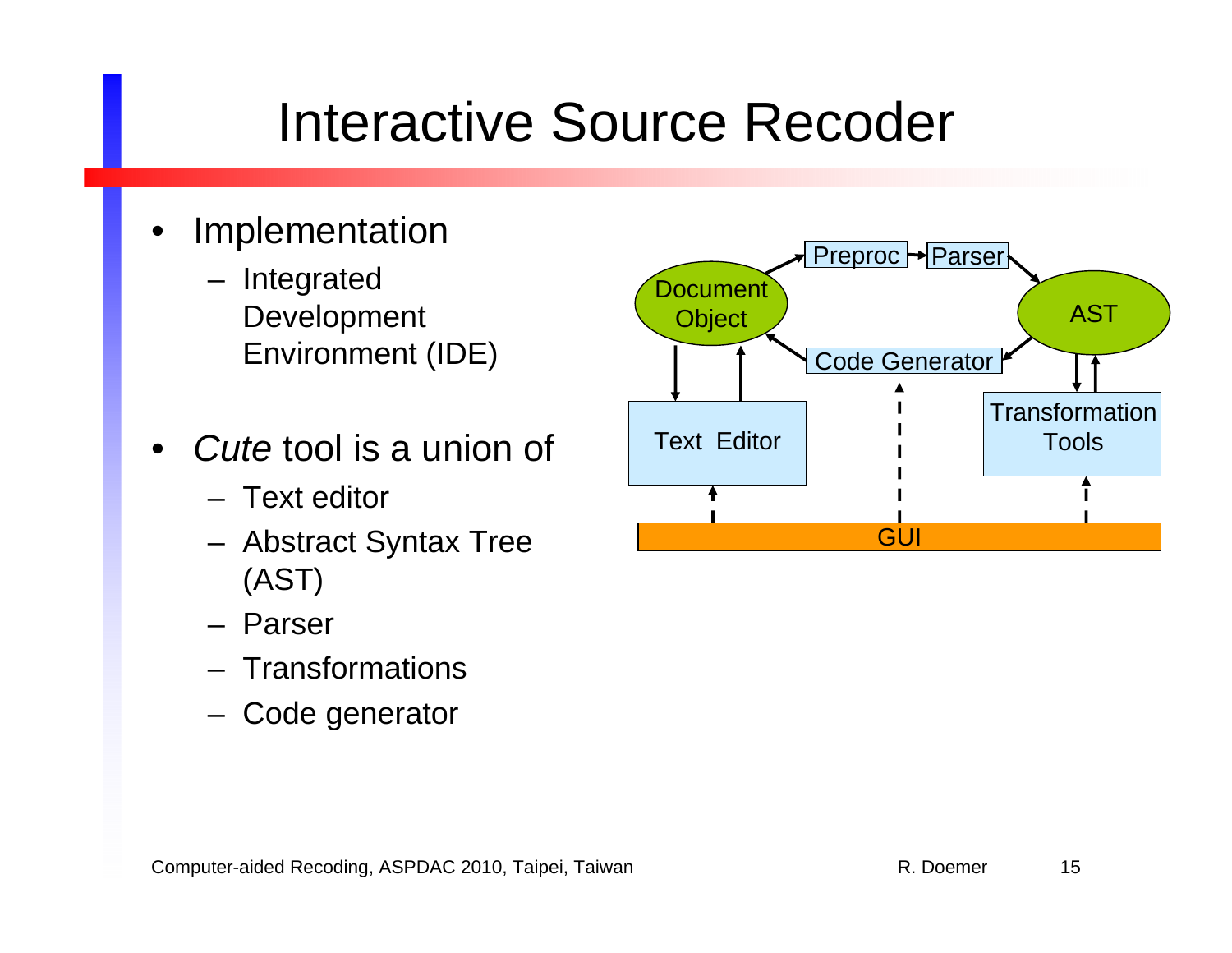- $\bullet$  Text editor
	- Interface to the designer
	- Basic and advanced source-code editing
		- C/C++/SpecC
	- Document object
		- Based on Andrewtext editor [8]

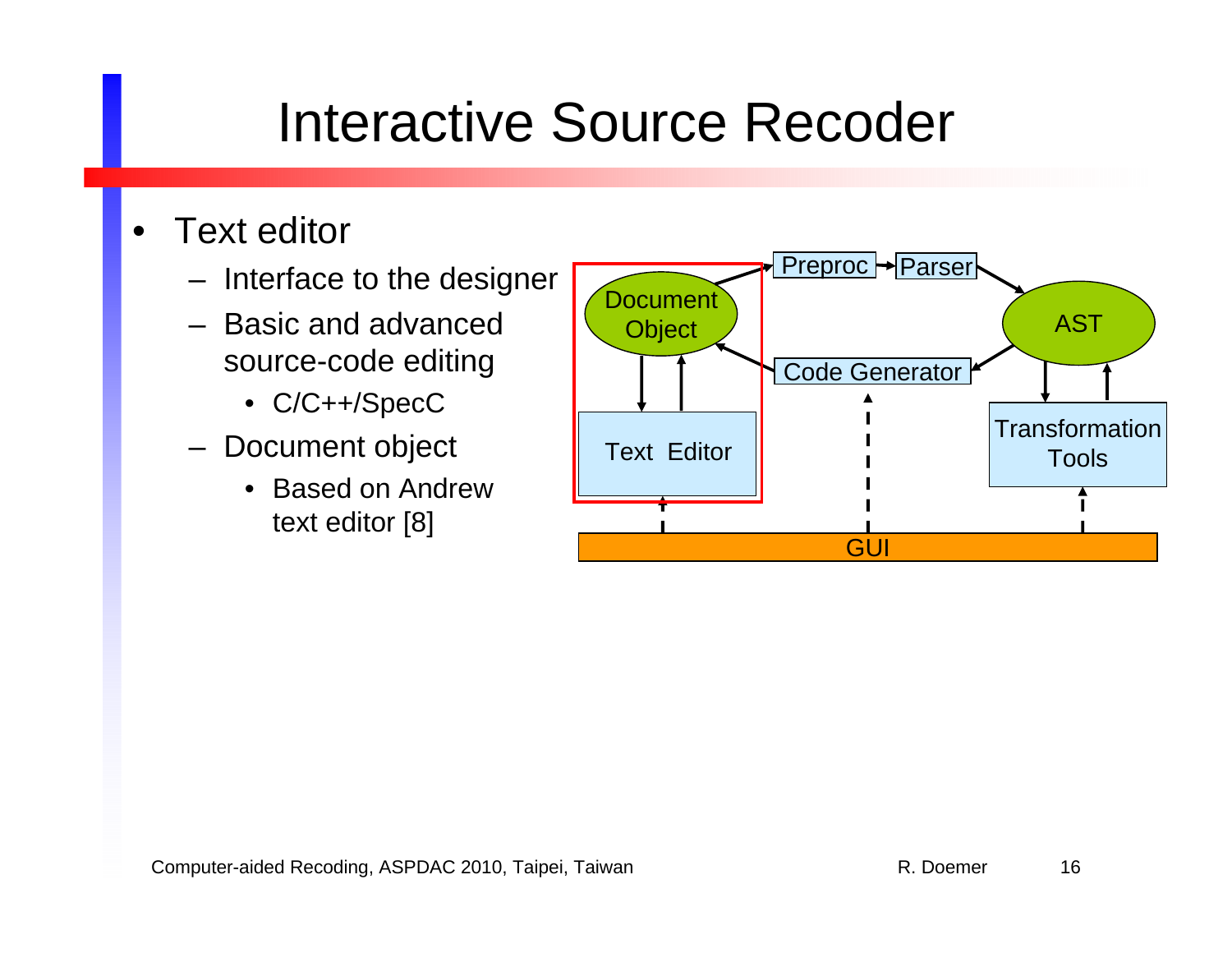#### $\bullet$ Text editor

- • Abstract Syntax Tree
	- Captures the structure of the design model
	- Used by transformation tools
	- Complete coverage
		- C and SLDLs
		- Correspondence with document object
	- Can re-generate code in its original form

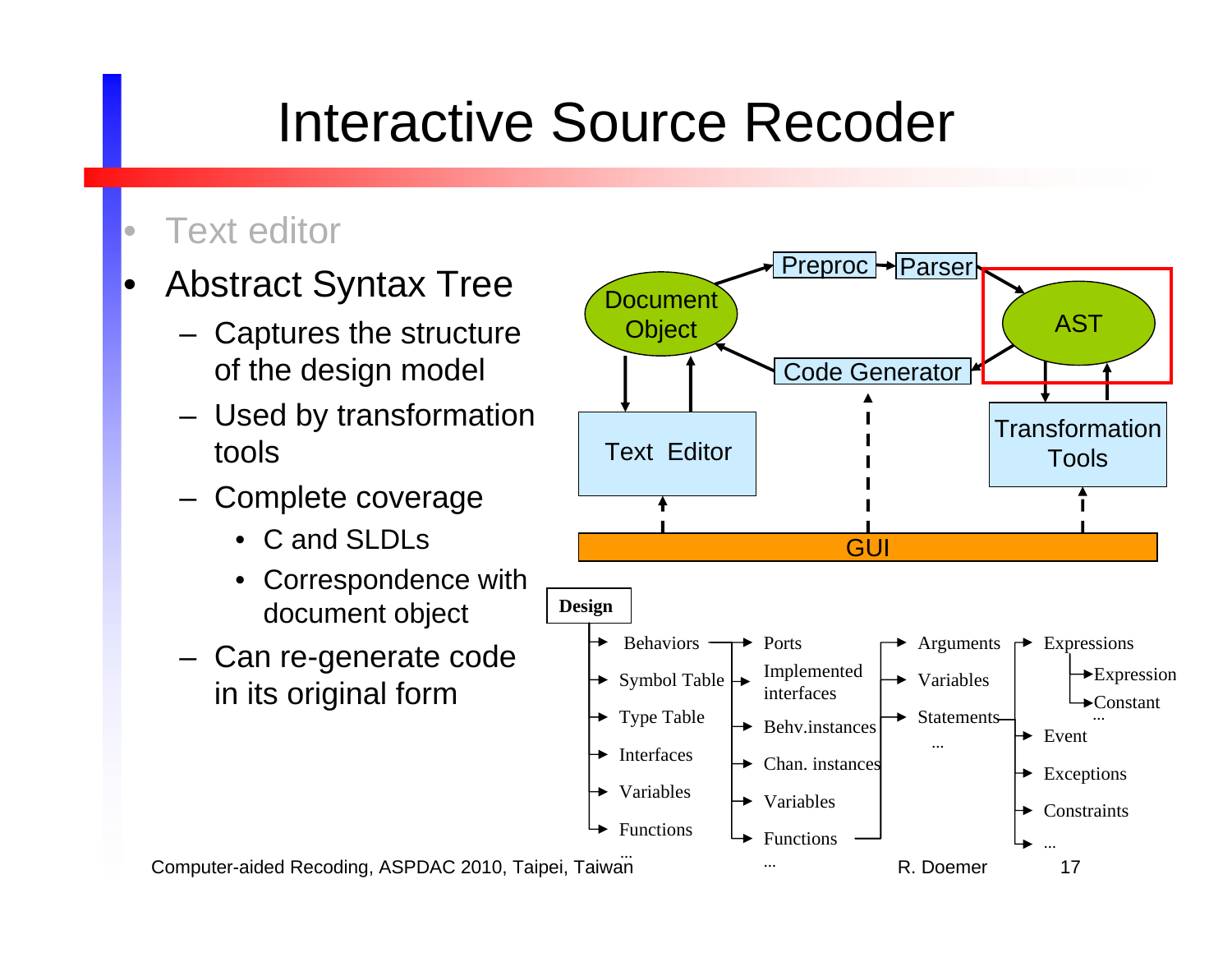- $\bullet$ Text editor
- $\bullet$ Abstract Syntax Tree
- • Preprocessor and Parser
	- Build AST from text
	- Keep AST in synch
	- Complement the editor
		- Color coding
		- Syntax high-lighting

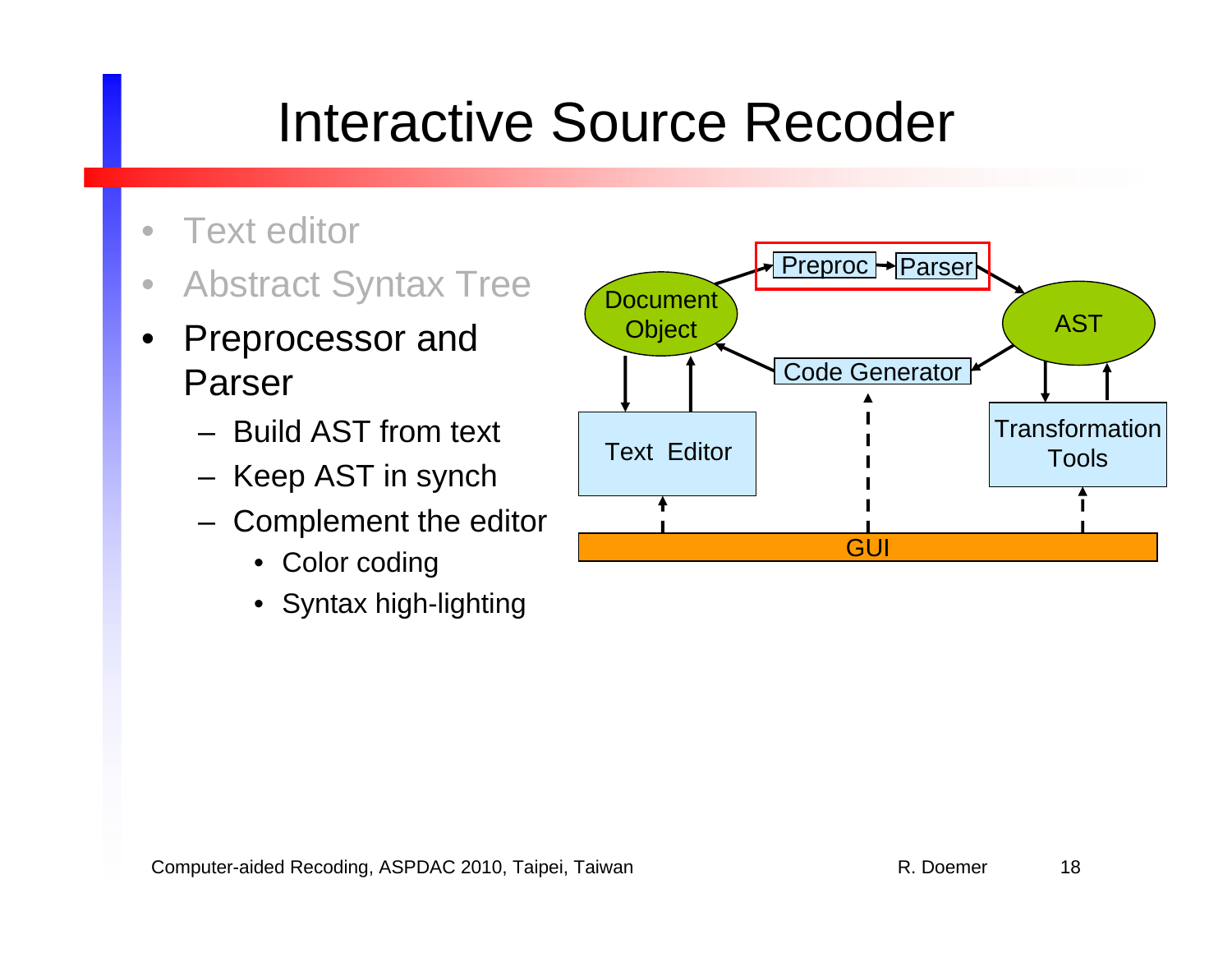- $\bullet$ Text editor
- $\bullet$ Abstract Syntax Tree
- $\bullet$  Preprocessor and Parser
- • Code Generator
	- Generates SLDLsource codeafter transformations
	- Keeps text in synch

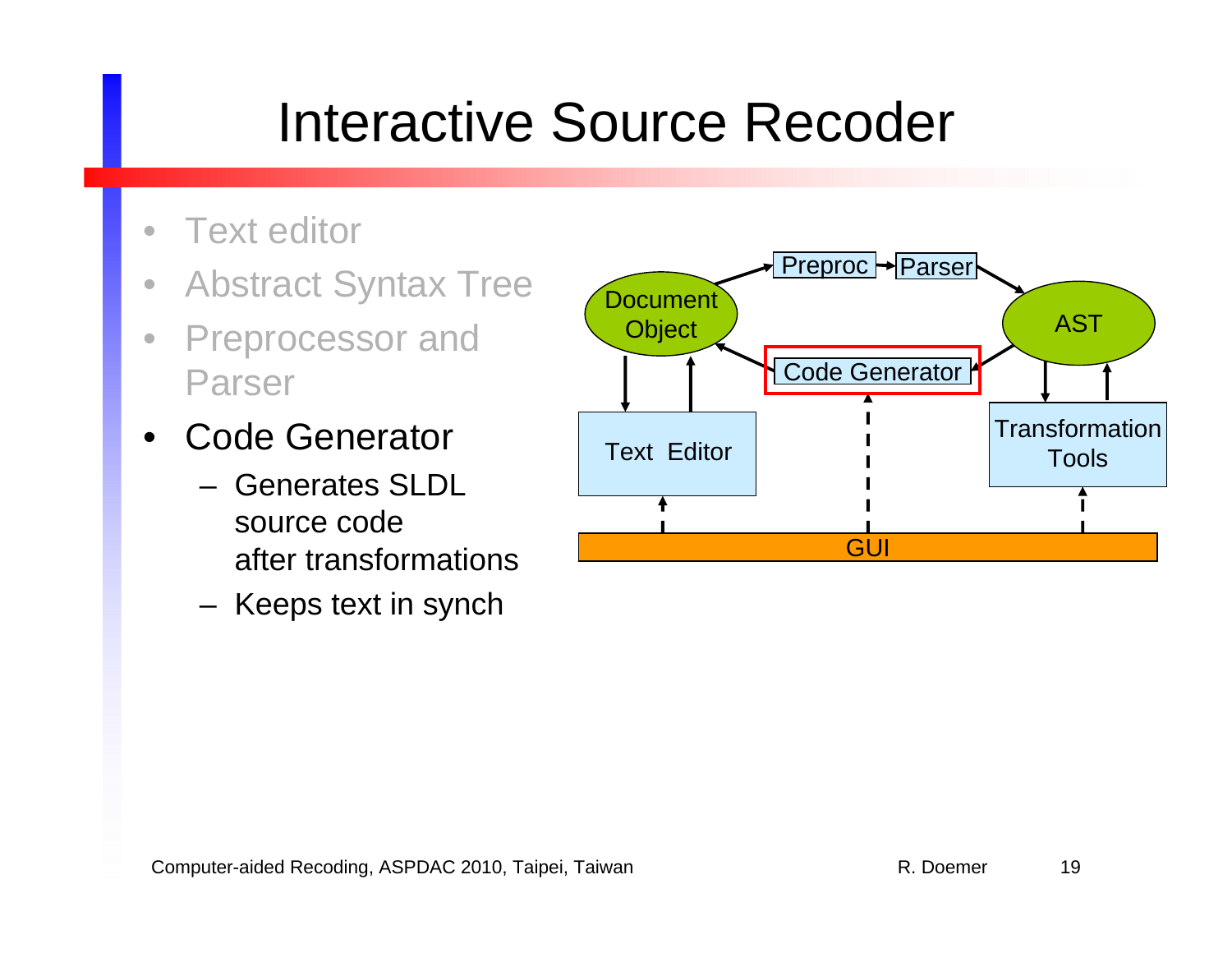- $\bullet$ Text editor
- $\bullet$ Abstract Syntax Tree
- $\bullet$  Preprocessor and Parser
- $\bullet$ Code Generator
- $\bullet$  Transformation tools
	- Recoding transformations
		- Code partitioning
		- Create structural hierarchy
	- Data transformations
		- Variable re-scoping
		- •Data structure partitioning
	- Analysis
		- Dependency analysis
		- Pointer analysis

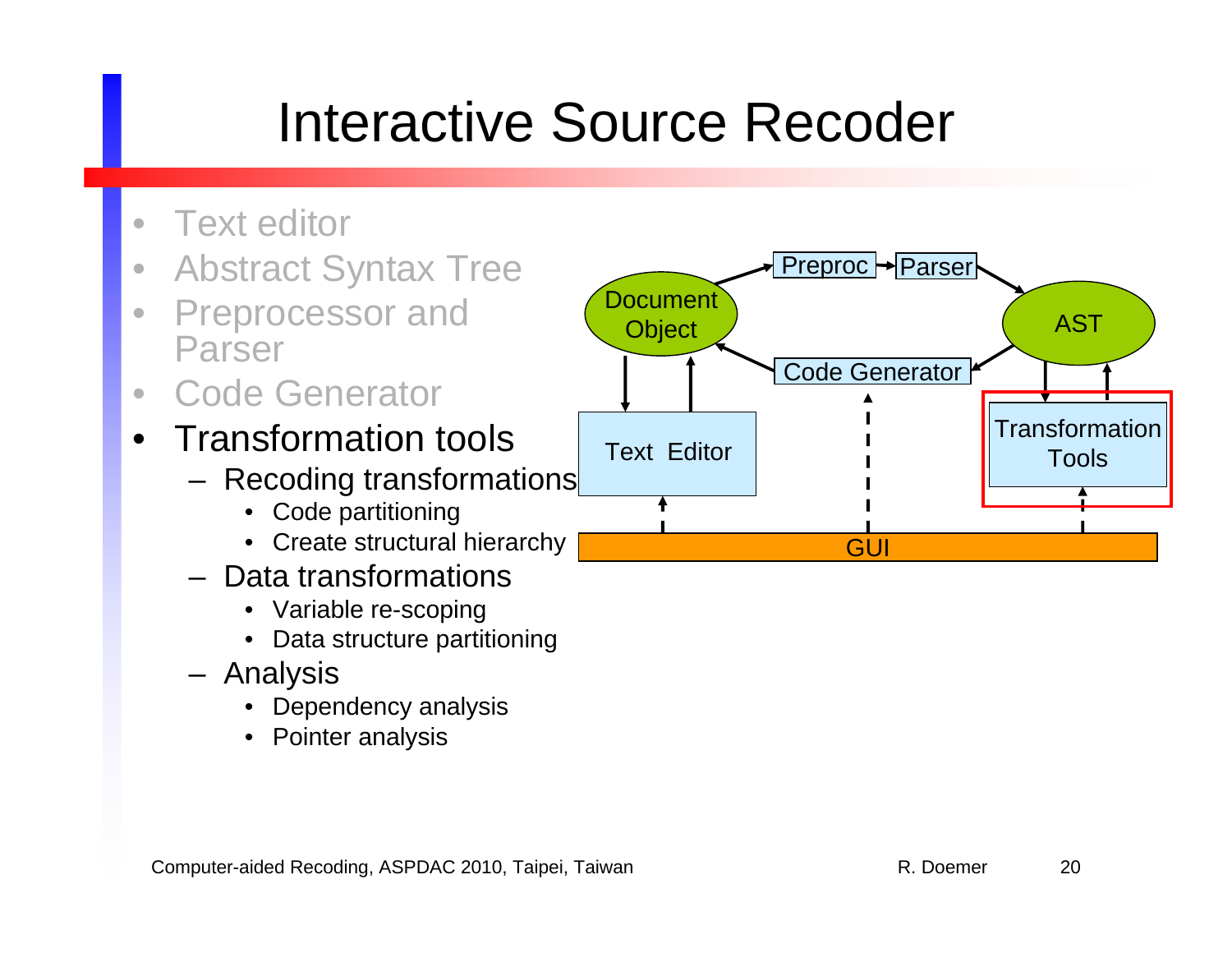- • Interactive Environment
	- Scintilla + QT + AST + Transformations
- • Basic editing
	- Syntax highlighting
	- Auto-completion
	- …
- Recoding **Transformations** 
	- Dependency analysis
	- Code and data splitting
	- Variable re-scoping
	- Port insertion

…

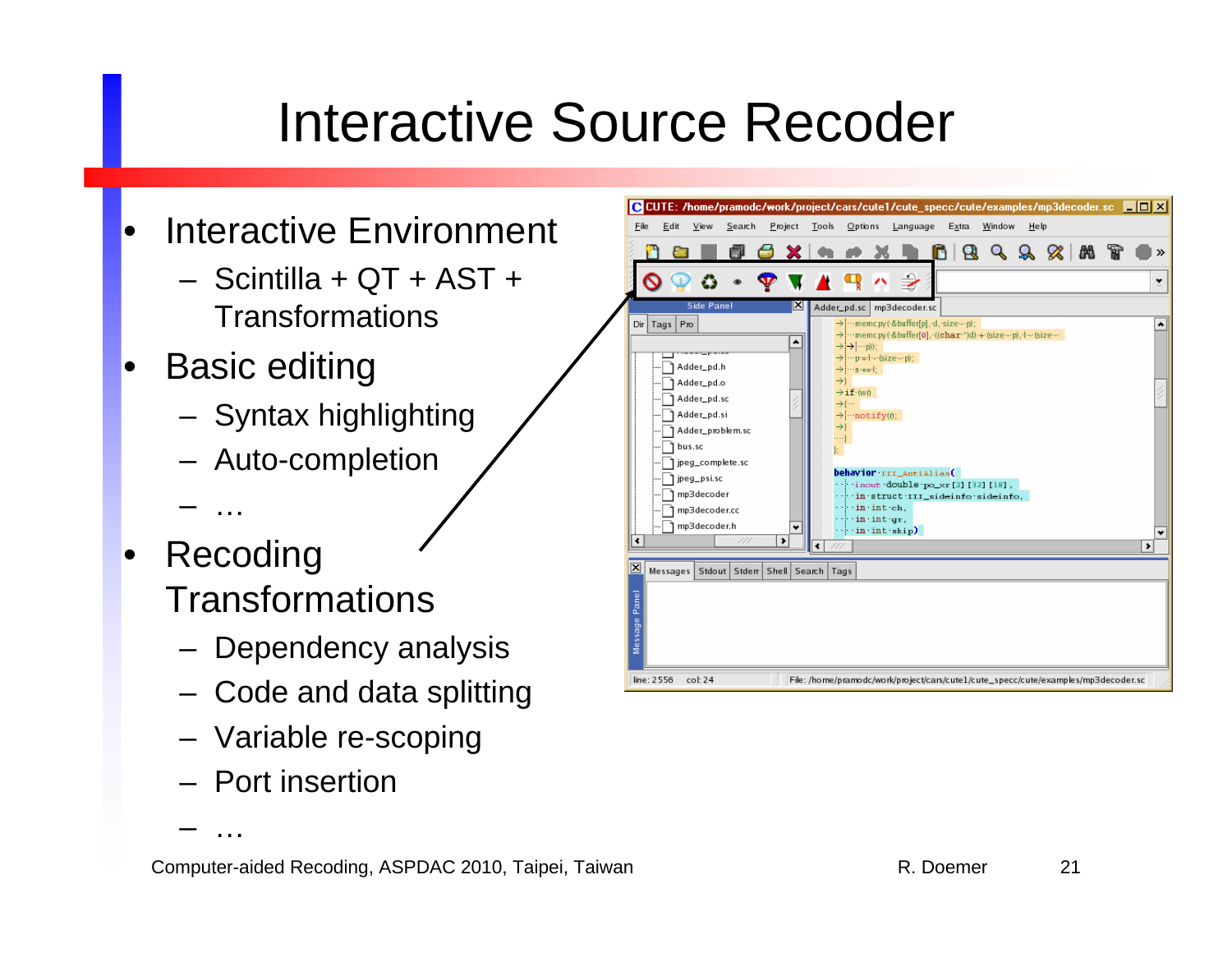### Experiments and Results

- •We have conducted various sets of experiments
- • Goals
	- Responsiveness of the "compiler in the editor"
	- Estimated Productivity Gains
		- Extrapolation based on the number of lines of code changed
	- Measured Productivity Gains
		- Class of graduate students
- • Design examples
	- GSM Vocoder (voice codec in mobile phones)
	- MP3 Decoder (audio decoder, e.g. iPod)
		- Fixed-point version
		- Floating-point version
	- JPEG Encoder (image encoder, e.g. digital camera)

…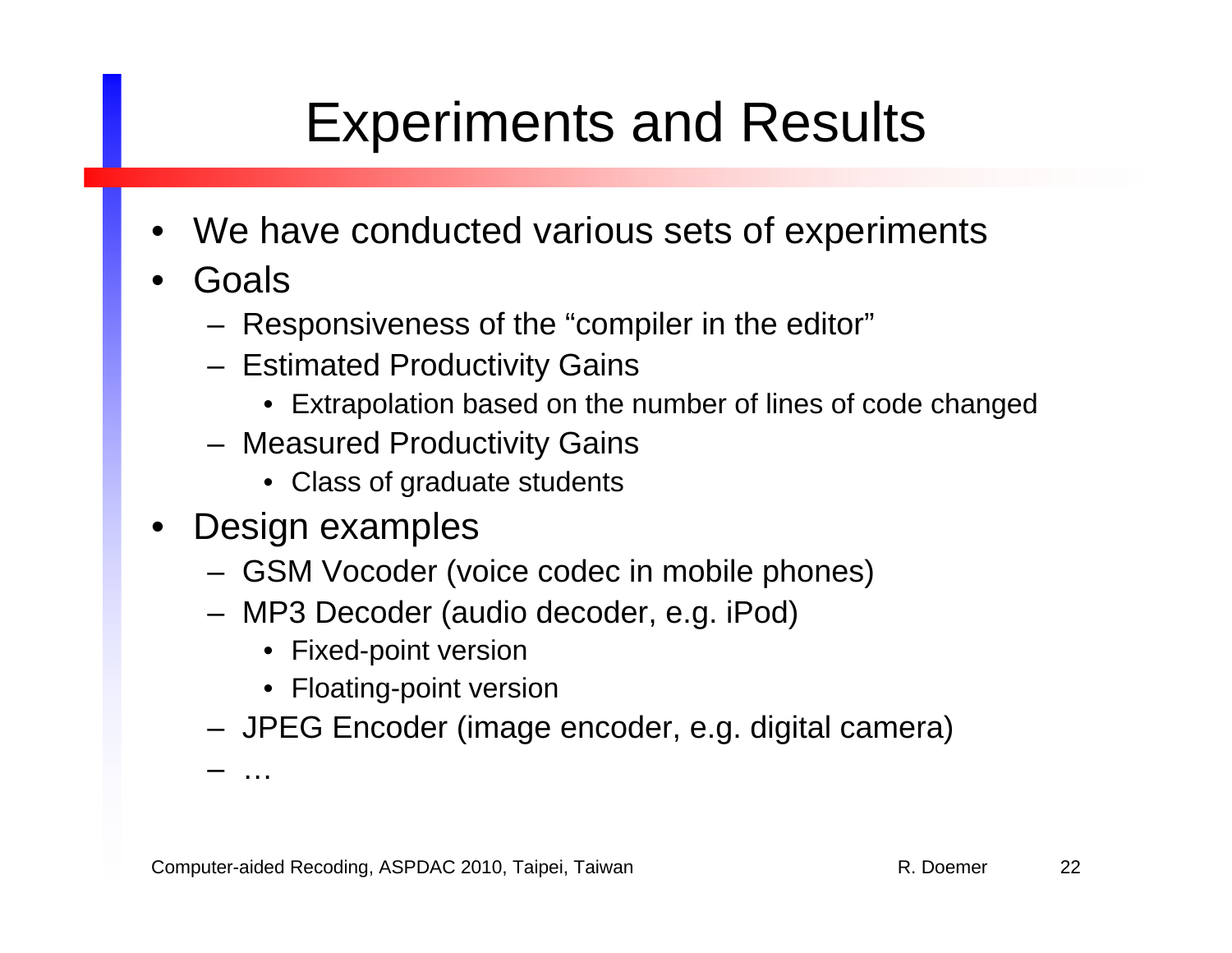#### Experiments and Results: Responsiveness

- • Why measure Responsiveness ?
	- To check feasibility
- • Responsiveness
	- Response to designer actions
	- Time to synch AST
		- On editing
	- Time to synch Editor
		- On transformation
	- Depends on the size of the AST
- • Design examples
	- JPEG, MP3, GSM
	- << 1 sec (on a 3 GHz Linux PC)
	- File I/O overhead (20%)



| Operation           | Simple           | <b>JPEG</b>      | MP <sub>3</sub>  | <b>GSM</b>       |
|---------------------|------------------|------------------|------------------|------------------|
| Lines of code       | 174              | 1642             | 7086             | 7492             |
| Objects in AST      | 1073             | 5338             | 31763            | 26009            |
| <b>Synch AST</b>    | <b>0.15 secs</b> | <b>0.19 secs</b> | <b>0.68 secs</b> | <b>0.55 secs</b> |
| <b>Synch Editor</b> | <b>0.16 secs</b> | $0.20$ secs      | <b>0.73 secs</b> | <b>0.59 secs</b> |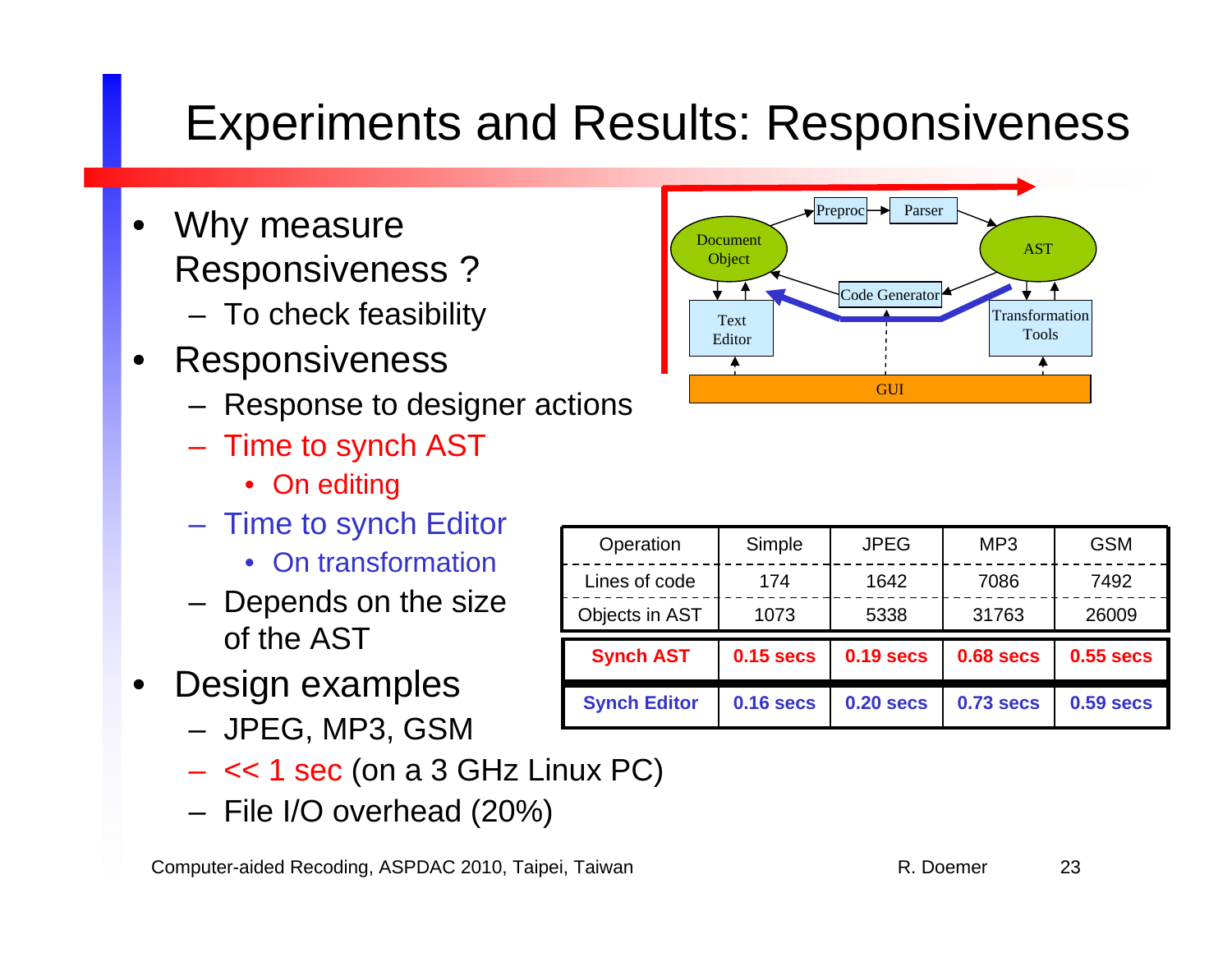### Experiments and Results

- • Productivity Gain
	- Creating structural hierarchy
		- Manually
			- estimation
		- Automatically
			- measured

#### $\bullet$ **Results**

- Manual time
	- $\triangleright$  weeks
- Recoding time  $\triangleright$  minutes

| Properties                  | <b>JPEG</b>       | Float-MP3         | Fix-MP3           | <b>GSM</b>        |
|-----------------------------|-------------------|-------------------|-------------------|-------------------|
| Lines of C code             | 1K                | 3K                | 10K               | 10K               |
| C Functions                 | 32                | 30                | 67                | 163               |
| Lines of SpecC<br>code      | 1.6K              | 7K                | 13K               | 7K                |
| <b>Behaviors</b><br>created | 28                | 43                | 54                | 70                |
| Re-Coding time              | $\approx$ 30 mins | $\approx$ 35 mins | $\approx$ 40 mins | $\approx$ 50 mins |
| <b>Manual time</b>          | 1.5 weeks         | 3 weeks           | 2 weeks           | 4 weeks           |
| Productivity<br>gain        | 120               | 205               | 120               | 192               |

[ASPDAC'08]

#### Significant productivity gains!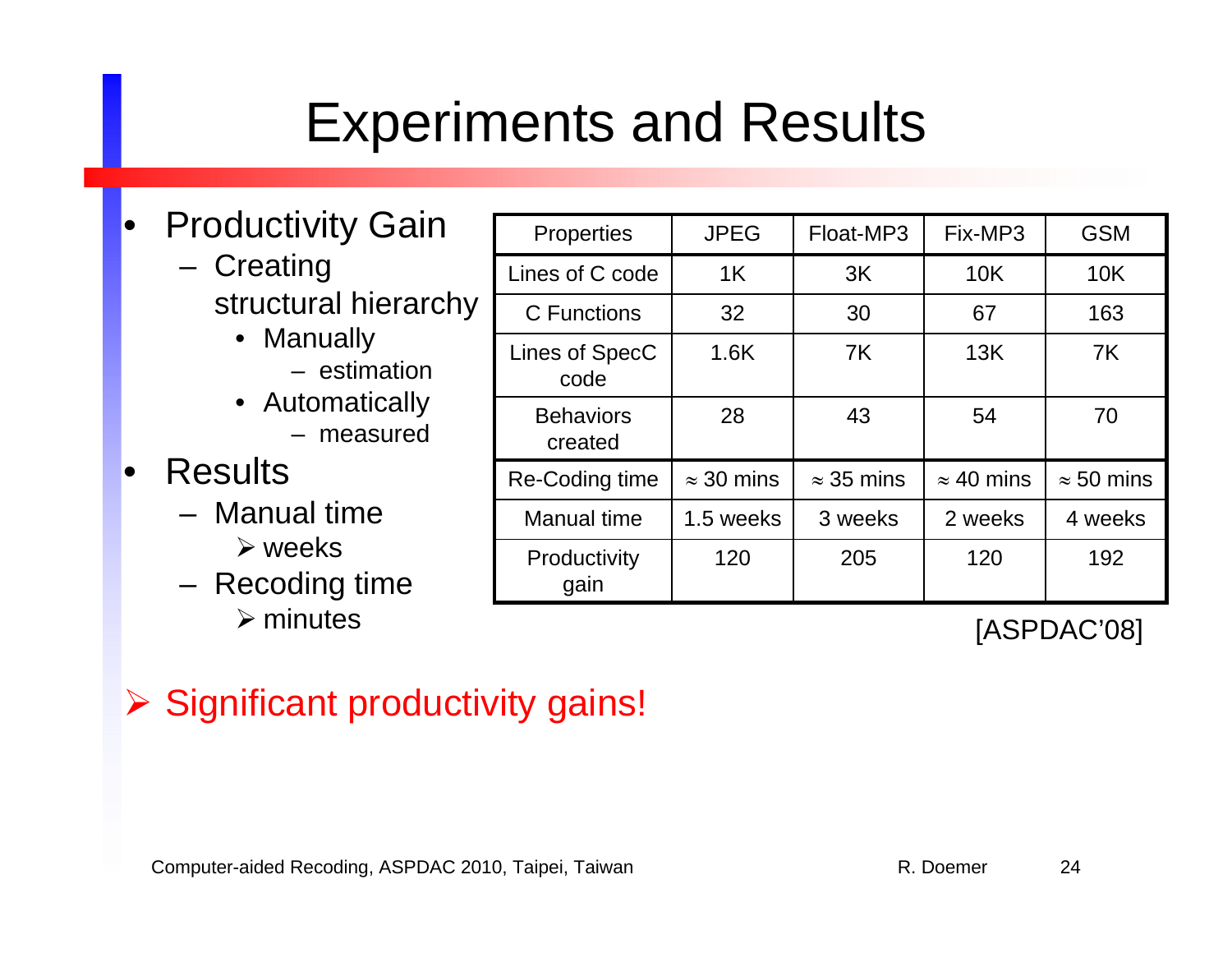#### Experiments and Results: Productivity

- • Measured Productivity Gains
	- Class of 15 graduate students
	- Recode an MP3 design example
		- Manually (given detailed instructions)
		- Automatically (using the Source Recoder)
- •Results

Creating Structural Hierarchy **Pointer Recoding** 





Productivity factors vary, but show significant gains!

Computer-aided Recoding, ASPDAC 2010, Taipei, Taiwan R. Doemer 25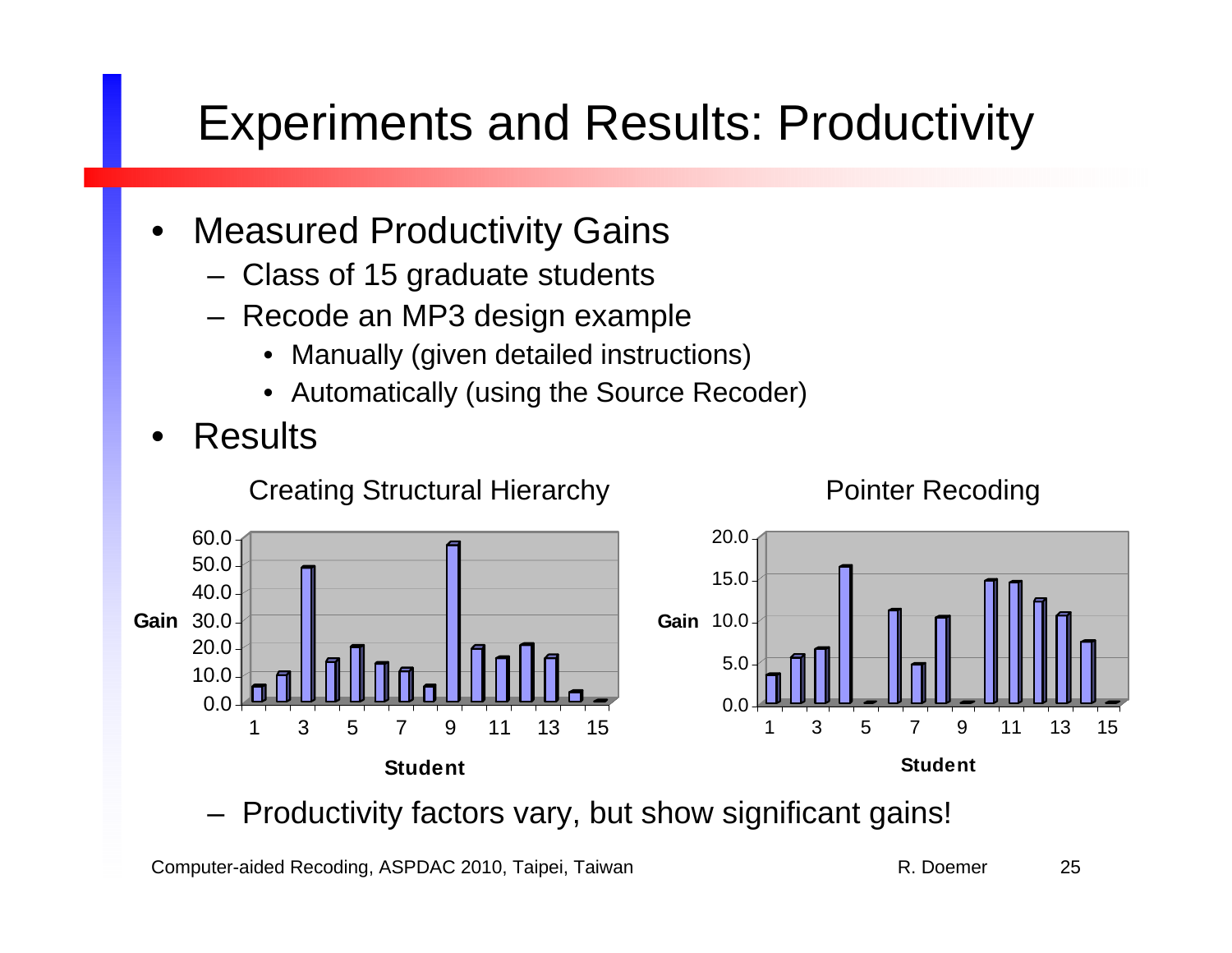## **Conclusions**

- • Embedded System Design
	- Start from higher level of abstraction
	- Need flexible system models in SLDL
- •**Motivation** 
	- Automation gap between C reference and SLDL system models
	- 90% of the overall design time spent on "coding" and "re-coding"
	- Need for design automation
- • Problem
	- Complete automation is difficult
- • Approach
	- *Computer-Aided Recoding* using Source Recoder
	- Designer-in-the-loop
- • Results
	- Significant productivity gains
- • Future work
	- Research and develop more transformations
	- Improve interactive graphical environment